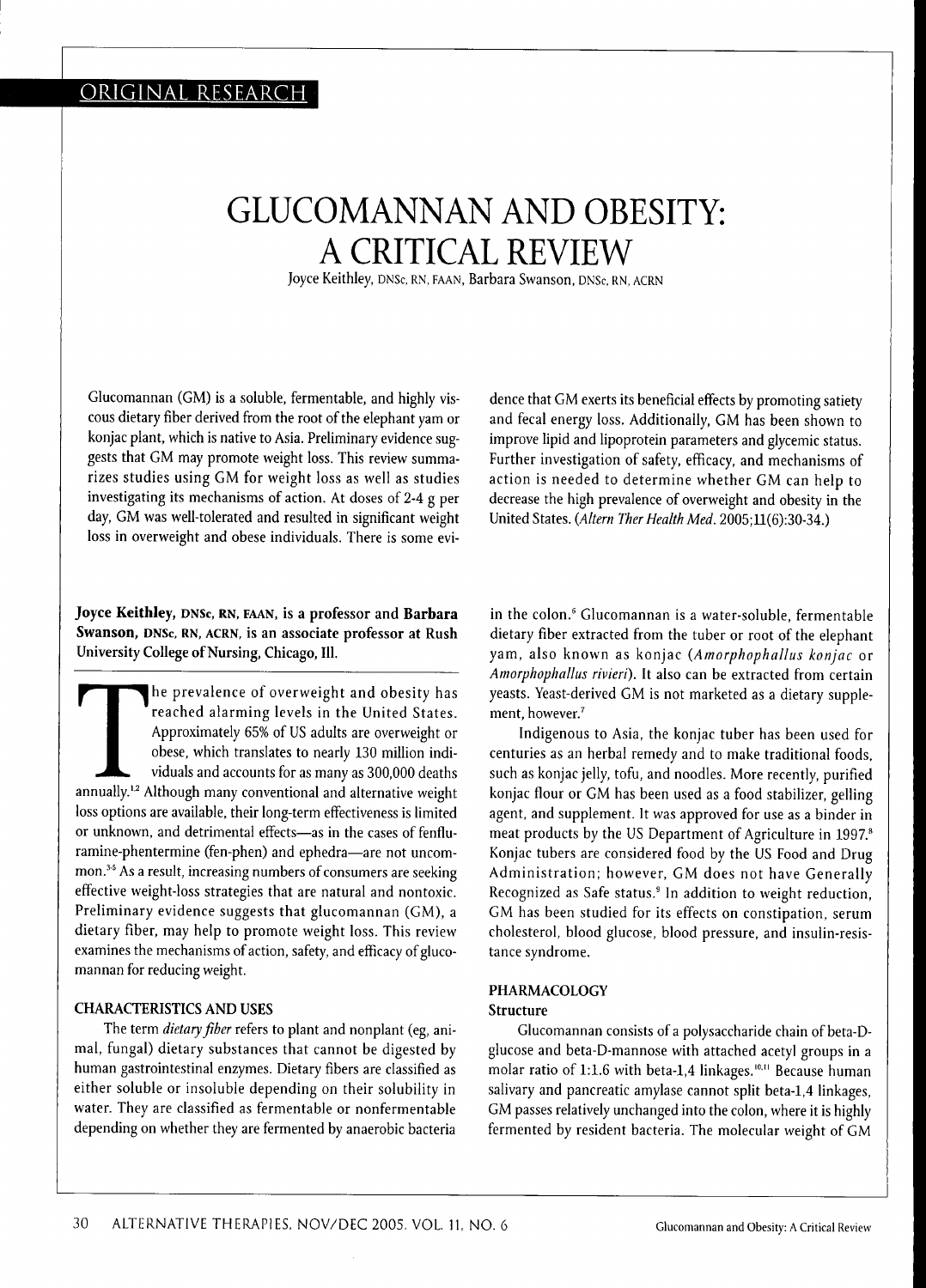ranges from 200,000 to 2,000,000 daltons (average: 1,000,000), varying with processing method and storage time. It can absorb up to 50 times its weight in water, making it one of the most viscous dietary fibers known.<sup>12</sup>

# **Proposed Mechanisms of Action for Weight Loss** *Dilution of Energy Density*

Fiber has low energy content. Adding it to the diet, therefore, lowers the energy-to-weight ratio of the food that is consumed.<sup>13</sup> Because studies suggest that eating patterns are consistent with respect to weight of food consumed rather than calories consumed,<sup>14,15</sup> fiber can displace the energy of other nutrients for a given weight of food, yet still induce satiety."

# *Promotion of Satiety*

GM may promote satiety via several mechanisms. The increased mastication effort associated with eating fiber is postulated to induce cephalic- and gastric-phase signals that induce satiety." Other proposed mechanisms include delayed gastric emptying and slowed small-bowel transit time because of the increased viscosity of the GI contents;<sup>13,16</sup> slowed absorption of food in the small intestine leading to attenuated postprandial insulin surges;" accelerated delivery of food to the terminal ileum, where satiety signals are transmitted;<sup>18</sup> and elevated levels of plasma cholecystokinin, a hormone believed to mediate fat-induced satiety.<sup>19</sup>

# *Fecal Energy Loss*

Soluble fibers reduce fat and protein absorption,<sup>20</sup> possibly by limiting their physical contact with the intestinal villi. Because this energy loss may be offset by the energy produced through the fermentation of soluble fibers and nutrients trapped in the colon, however, the mechanisms of fecal energy loss remain unclear.<sup>13</sup> Considerable evidence suggests that soluble fiber inhibits carbohydrate absorption<sup>21</sup> and improves glycemic parameters.<sup>22,23</sup>

# **Safety and Toxicity**

Glucomannan is available in capsule form, as a drink mix, and in food products, including flour and pasta. It is no longer available in tablet form, as contact with water can cause the tablets to swell before they reach the stomach. There have been 9 case reports of esophageal obstruction caused by ingestion of GM tablets.<sup>24,25</sup> There have been no reports of esophageal obstruction associated with ingestion of GM capsules, presumably because the outer casing shields the fiber from water before it reaches the stomach.<sup>26</sup> Glucomannan jelly candies have been implicated in several choking deaths around the world and have been banned in the United States, Europe, and Australia.

Few adverse events have been associated with the use of glucomannan capsules. Most events involved minor gastrointestinal complaints, such as bloating, gas, and mild diarrhea. $27$  GM has been shown to lower blood glucose levels and should not be taken in association with medications or other dietary supplements that have hypoglycemic effects.<sup>22,28</sup>

GM reduces the absorption of sulfonylurea medications<sup>29</sup> and may reduce the bioavailability of other oral medications that are taken concomitantly. Therefore, oral medications should be taken 1 hour before or 4 hours after ingesting GM capsules.<sup>27</sup>

#### **Dosage**

Because of its high viscosity, GM may be effective in smaller doses than those recommended for other fiber supplements, such as guar gum or pectin. For weight loss, a commonly recommended dosage is 1 g 3 times per day, 1 hour before meals. Higher doses, ranging from 3.6 to 13 g per day, have been recommended for managing type 2 diabetes, insulin-resistance syndrome, and dyslipidemia.<sup>27</sup>

### **CLINICAL TRIALS WITH BODY WEIGHT LOSS AS THE PRIMARY ENDPOINT**

Systematic literature searches of electronic databases were conducted to locate all clinical studies related to GM and obesity. Data sources were Medline, PubMed, First Search, Google Scholar, the Cumulative Index to Nursing and Allied Health Literature (CINAHL), the Cochrane Library, and the Natural Medicines Comprehensive Database. The reference lists of all studies found were searched for additional articles. A total of 12 human trials were found, and all were included in this review. Seven of the 12 trials identified weight loss as the primary endpoint (Table 1); in the remaining 5 trials, weight loss was a secondary endpoint (Table 2).

The 7 clinical trials with weight loss as the primary endpoints used short-term administration of GM. Four of the 7 trials were published in Italian and, although less than ideal, information about these studies was summarized from an English language abstract. In all 7 trials, GM in doses of 2-4 g per day significantly lowered body weight (-1.4 kg to -5.5 lbs). In one study of obese women without dietary restrictions, participants who received 3 g of GM per day for 8 weeks decreased their mean body weight significantly (5.5 lbs,  $P\leq 0.005$ ).<sup>30</sup> In a 4-week, single-blind trial of hypertensive outpatients who were randomized to one of 3 groups (placebo, 3 g GM per day, or 3 g GM per day plus calorie restriction), significant weight loss was found in both GM groups. In addition, the GM-plus-calorie-restriction group achieved greater weight loss than the GM-only group (-1.4 kg versus -2.4 kg).<sup>31</sup> A study of patients completing cardiac rehabilitation and consuming normocaloric or hypocaloric diets showed that 3 g of GM per day for 8 weeks significantly decreased body weight (-2.2 kg, P<.001).<sup>32</sup>

Two other short-term studies conducted during a 3-4 month period in obese children and adults found that 2-4 g of GM per day in conjunction with balanced or hypocaloric diets resulted in significant weight loss in the GM-treated groups.<sup>33,34</sup> Similarly, substantial weight loss was achieved in 2, 8-week clinical trials in obese children and adults on normocaloric or hypocaloric diets. In one of these studies, significant weight loss occurred in both groups with no significant differences between groups.<sup>35</sup> In the second study, the GM-and-hypocaloric group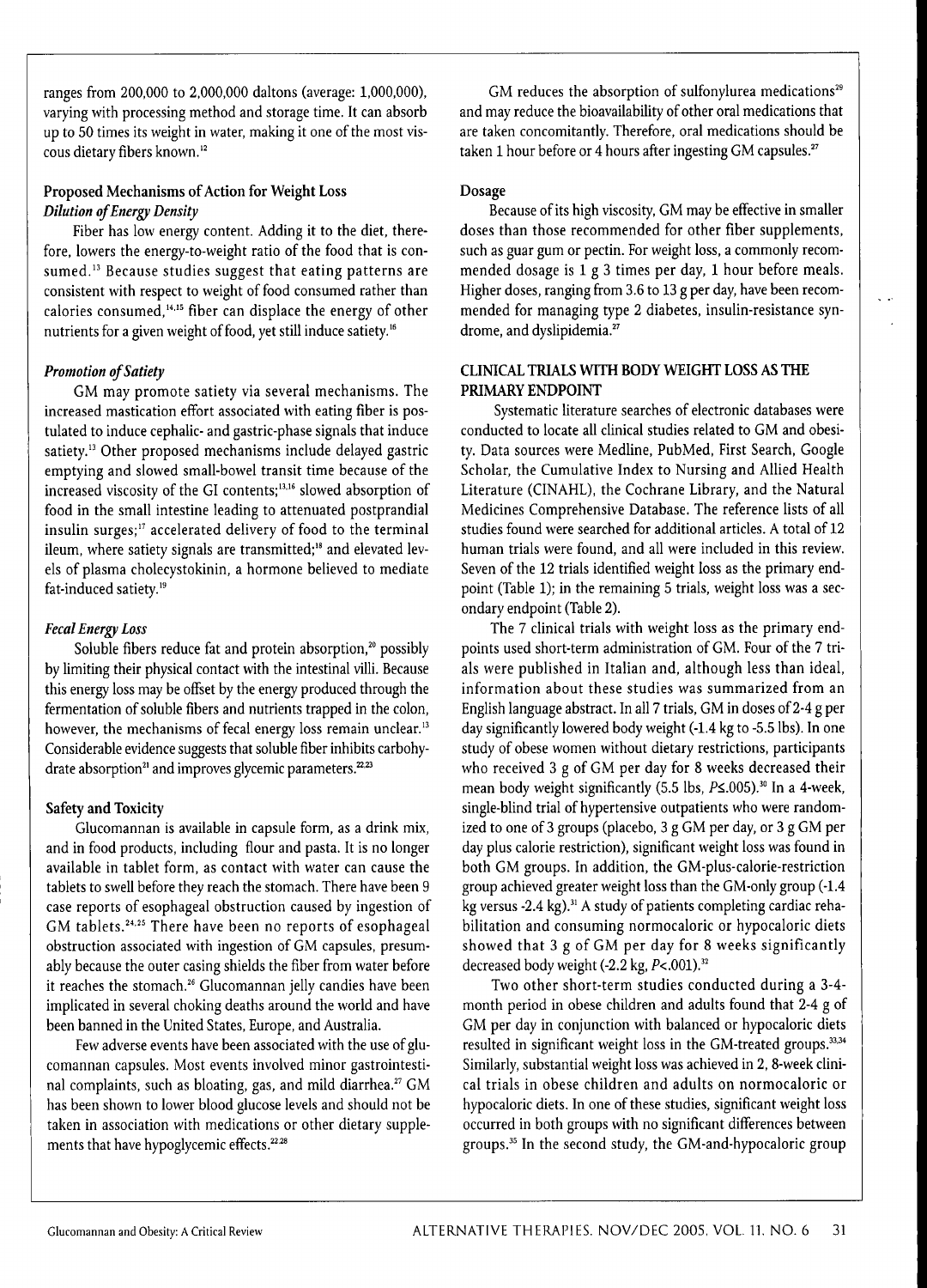| Reference                          | Participants                                                                                               | Design                          | Glucomannan/Diet<br>Intervention                                                                                         | <b>Results</b>                                                                                                                       | <b>Other Findings</b>                                                                                                                                                                           |
|------------------------------------|------------------------------------------------------------------------------------------------------------|---------------------------------|--------------------------------------------------------------------------------------------------------------------------|--------------------------------------------------------------------------------------------------------------------------------------|-------------------------------------------------------------------------------------------------------------------------------------------------------------------------------------------------|
| Walsh et al.<br>1983               | 20 obese women                                                                                             | 8-week<br>double-blind<br>trial | Purified GM fiber (from<br>konjac root)<br>1 g 3 times/day<br>(capsules)                                                 | Significant mean BW loss<br>(5.5 lbs, P<.005) in GM<br>group                                                                         | Significant reductions in TC<br>and LDL-C, trend toward sig-<br>nificant TG reduction, and<br>some reports of satiety in GM<br>group; no adverse effects                                        |
| Reffo et al,<br>1988               | 31 hypertensive<br>outpatients (3 groups:<br>· placebo<br>$\bullet$ GM<br>· GM plus calorie<br>restriction | 4-week<br>single-blind<br>trial | GM 1 g 3 times/day<br>(capsules)/<br>low-calorie diet<br>$(1,000-1,800$ kcal) in<br>GM plus calorie<br>restriction group | Significant BW loss in GM<br>$(-1.4 \text{ kg}, P<.001)$ and GM plus<br>calorie restriction groups<br>$( -2.4 \text{ kg}, P < .01 )$ | Significant declines in TC and<br>TG in both GM groups; reports<br>of satiety (n=10), relief of consti-<br>pation (n=5), and mild bloat-<br>ing/flatulence and diarrhea<br>$(n=3)$ in GM groups |
| Reffo et al.<br>1990               | 28 postinfarcted<br>patients at end of<br>cardiac rehab                                                    | 8-week<br>double-blind<br>trial | GM 1.5 g 2 times/day<br>(capsules)/individual-<br>ized normocaloric or<br>hypocaloric diets<br>(both groups)             | Significant BW loss<br>(-2.2 kg, P<.001) in<br>GM group                                                                              | Significant decrease in TC, sig-<br>nificant increase in HDL-C in<br>GM group; 2 patients dropped<br>out of GM group due to mild<br>bloating/flatulence                                         |
| Livieri et al,<br>1992*            | 53 obese children<br>(23 in GM group;<br>30 control group)                                                 | 4-month trial                   | Purified GM 2-3 g/day<br>(capsules)/balanced diet<br>(both groups)                                                       | Significant reductions<br>in BW and TG in GM group                                                                                   | Trend toward significant<br>decrease in TC in GM group; no<br>major side effects                                                                                                                |
| Vita et al.<br>1992*               | 50 severely obese<br>patients                                                                              | 3-month trial                   | GM-based diet supple-<br>ment, approx 4 g/day/<br>hypocaloric diet<br>(both groups)                                      | Significant BW loss<br>in GM group                                                                                                   | Improved lipid status<br>and carbohydrate tolerance<br>and greater diet adherence in<br>GM group; no adverse effects                                                                            |
| Vido et al.<br>1993*               | 60 obese children                                                                                          | 8-week<br>double-blind<br>trial | GM 2 g/day<br>(capsules) /<br>normocaloric diet<br>(both groups)                                                         | Substantial BW loss in<br>both groups (P<.01); no<br>significant difference<br>between groups                                        | Changes in lipid parameters,<br>possibly due to inadequate<br>water intake                                                                                                                      |
| Cairella and<br>Marchini.<br>1995* | 30 overweight and<br>obese patients                                                                        | 60-day trial                    | GM (dose not<br>specified)/1,200 kcal<br>diet (both groups)                                                              | GM and low-kcal diet more<br>effective than placebo and low<br>kcal diet for BW, TC, and<br>hunger/satiety variables                 |                                                                                                                                                                                                 |

\* In Italian; from English abstract

BW=body weight; GM=glucomannan; HDL-C=high-density lipoprotein cholesterol; LDL-C=low-density lipoprotein cholesterol; TC=total cholesterol; TG=triglycerides

was more successful than the placebo-and-hypocaloric group in achieving weight loss.<sup>36</sup>

Besides reducing weight, GM also reduced total cholesterol (TC), LDL-cholesterol (LDL-C), triglycerides (TG), and/or increased HDL-cholesterol (HDL-C) in several of the studies. $30-32$ Other beneficial effects reported were increased satiety, relief of constipation, improved diet adherence, and improved glycemic status. Adverse effects were minimal and included a few reports of mild bloating or flatulence and diarrhea, causing 2 participants to drop out of one study. $32$ 

**Clinical Trials With Body Weight Loss as the Secondary Endpoint**

Most of the recent research on GM was carried out in patients with type 2 diabetes and/or hypercholesterolemia with body weight loss as a secondary variable of interest (Table 2). Four randomized, placebo-controlled, double-blind, crossover studies and 1 non-placebo controlled study showed no effect on body weight.<sup>22,23,28,37,38</sup> TC, LDL-C, and TC/HDL-C were significantly reduced in 3 of the studies. $^{23,28,38}$  Other promising findings were significant reductions in systolic blood pressure  $(SBP)$ ,<sup>22</sup> serum fructosamine,<sup>22,23</sup> and apolipoprotein  $B$ ,<sup>23,28</sup> and greater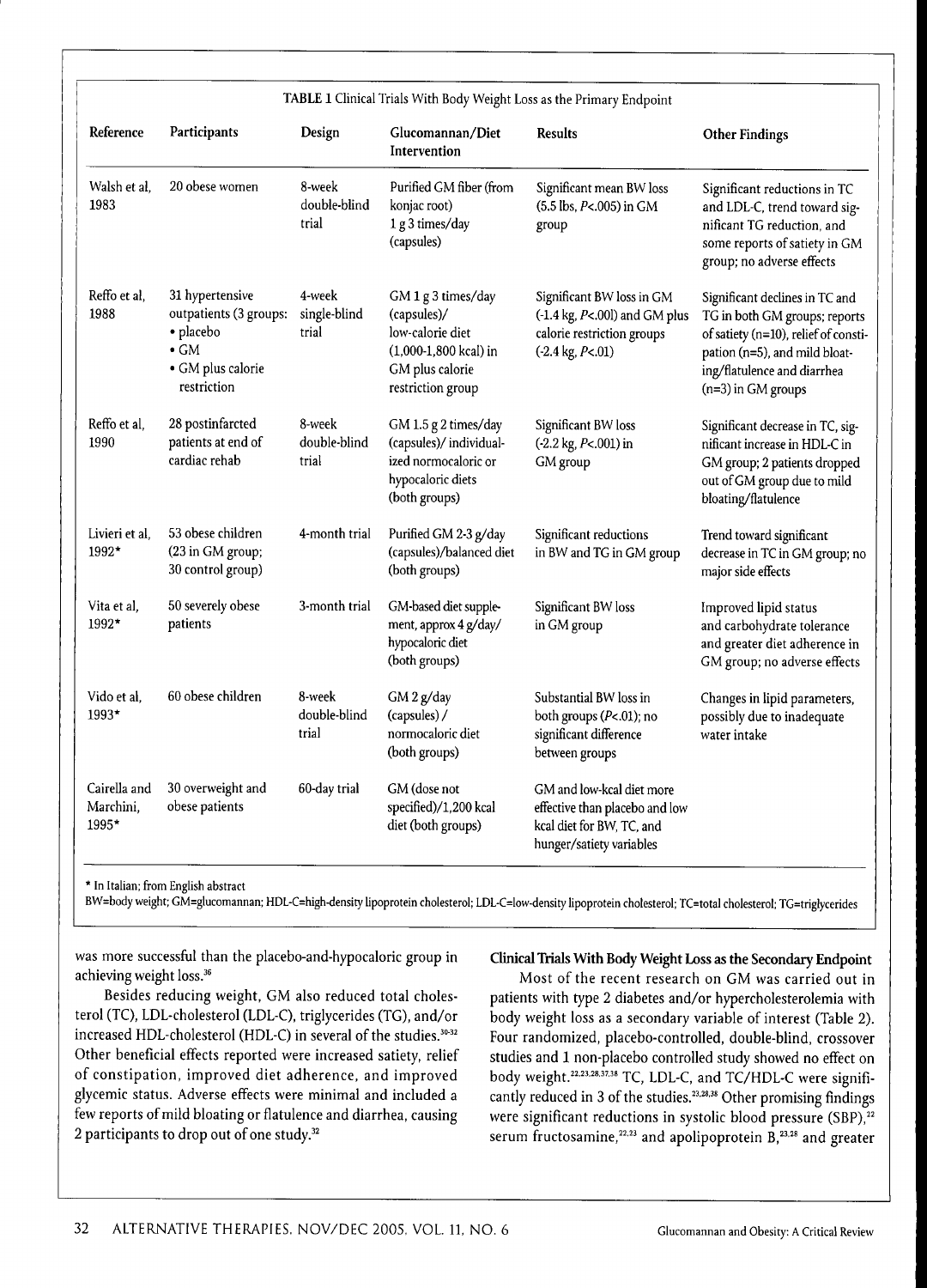| TABLE 2 Clinical Trials With Body Weight Loss as the Secondary Endpoint |                                                              |                                                                                                                                                   |                                                                                                                               |                                                                                                                                                                                                                                                                    |                                                                                                            |  |
|-------------------------------------------------------------------------|--------------------------------------------------------------|---------------------------------------------------------------------------------------------------------------------------------------------------|-------------------------------------------------------------------------------------------------------------------------------|--------------------------------------------------------------------------------------------------------------------------------------------------------------------------------------------------------------------------------------------------------------------|------------------------------------------------------------------------------------------------------------|--|
| Reference                                                               | Participants                                                 | Design                                                                                                                                            | Glucomannan/Diet<br>Intervention                                                                                              | <b>Results</b>                                                                                                                                                                                                                                                     | <b>Other Findings</b>                                                                                      |  |
| Arvill et al.<br>1995                                                   | 63 healthy<br>males                                          | Double-blind placebo-<br>controlled crossover design<br>with 2 successive 4-week<br>treatment periods separated<br>by a 2-week wash-out period    | GM3.9 g/<br>day (capsules)                                                                                                    | Significant reductions in TC,<br>LDL-C, TG, and SBP; HDL-C<br>and LDL-C:HDL-C ratio did<br>not change significantly; no<br>change in DBP or BW                                                                                                                     | No adverse effects                                                                                         |  |
| Vuksan et al,<br>1999                                                   | 11 hyperlipemic,<br>hypertensive<br>type 2 diabetic<br>males | Double-blind placebo-con-<br>trolled crossover design with<br>2 successive 3-week treat-<br>ment periods separated by a<br>2-week wash-out period | KJM fiber enriched<br>biscuits $(-0.7g/412k$<br>[100 kcal]) or wheat<br>bran fiber control bis-<br>cuits/NCEP<br>Step II diet | Significant declines in serum<br>fructosamine, TC/HDL-C<br>ratio and SBP; no significant<br>changes in BW, TC, LDL-C,<br>HDL-C, TG, Apo A-1,B, or<br>ratio, glucose, insulin, or DBP                                                                               | 37% of KJM and 34% of<br>wheat biscuits partici-<br>pants reported transient<br>flatulence and soft stools |  |
| Vuksan et al.<br>2000                                                   | 11 patients with<br>insulin resis-<br>tance syndrome         | Double-blind crossover<br>design with 2 successive<br>3-week treatment periods<br>separated by a 2-week<br>wash-out period                        | 8-13 g KJM fiber-<br>enriched biscuits/day<br>or wheat bran fiber<br>control biscuits/<br>NCEP Step II diet                   | Significant decreases in TC,<br>LDL-C, TC:HDL-C ratio, and<br>LDL-C:HDL-C ratio, Apo A<br>and B, and serum<br>fructosamine; no change in<br>fasting blood glucose, insulin,<br>TG, HDL-C, or BW                                                                    | 3 KJM and 2 wheat bis-<br>cuit control participants<br>experienced transient<br>flatulence and soft stools |  |
| Gallaher et<br>al, 2002                                                 | 21 overweight,<br>normochol-<br>esterolemic<br>subjects      | 4-week non-placebo-con-<br>trolled study                                                                                                          | 2.4 g/day of equal<br>part chitosan/KJM<br>supplement                                                                         | Significant decreases in TC,<br>HDL-C and LDL-C; no<br>change in TG, BW, or fecal<br>fat; trend toward greater fecal<br>excretion of neutral sterols<br>and bile acids                                                                                             | No adverse effects<br>reported                                                                             |  |
| Chen et al.<br>2003                                                     | 22 hyperchol-<br>esterolemic,<br>type 2 diabetic<br>patients | Double-blind, placebo-<br>controlled crossover study<br>with 2 successive 28-day<br>treatment periods without a<br>wash-out period                | KJM 3.6 g/day<br>(progressive dose: 1.2<br>g for 3 days, 2.6 g for<br>3 days, and 3.6 g for<br>22 days)                       | Significant reductions in TC,<br>LDL-C, TC/HDL-C ratio,<br>Apo B, and fasting glucose;<br>no significant changes in<br>TG, HDL-C, LDL-C/HDL-C,<br>postprandial glucose, or BW;<br>significant increases in fecal<br>neutral sterol and bile acid<br>concentrations | 1 subject experienced<br>minor gastric discomfort<br>early in the study,<br>adapted by day 5               |  |

Apo=Apolipoprotein; BW=body weight; DBP=diastolic blood pressure; GM=glucomannan; HDL-C=high-density lipoprotein cholesterol; KJM=Konjac-Mannan, LDL-C=low-density lipoprotein cholesterol; NCEP=National Cholesterol Education Program; SBP=systolic blood pressure; TC=total cholesterol; TG=triglycerides;

excretion of fecal neutral sterol and bile acids.<sup>28,38</sup> All of the studies were of short duration (3-4 treatment weeks) and had relatively small sample sizes, however.

Adverse effects were minimal in these studies, which tested GM in doses ranging from 3.6 to 13 g per day in the form of capsules or fiber-enriched biscuits. In the 2 studies that administered GM fiber-enriched biscuits, wheat bran fiber biscuits served as the control.<sup>22,23</sup> Two trials reported no adverse effects;<sup>37,38</sup> the wheat-and-GM-biscuit groups in 2 other trials reported comparable transient flatulence and soft stools.<sup>22,23</sup> One non-placebo-controlled study tested 2.4 g per day of a supplement composed of equal parts chitosan (an indigestible aminopolysaccharide) and GM.<sup>28</sup> In that trial, 1 participant experienced minor abdominal discomfort that subsided after a few days.<sup>28</sup>

#### **CONCLUSIONS AND FUTURE DIRECTIONS**

GM may possess properties that promote weight loss when used in conjunction with either a normocaloric or a hypocaloric diet. In controlled trials ranging from 3 weeks to 4 months, doses